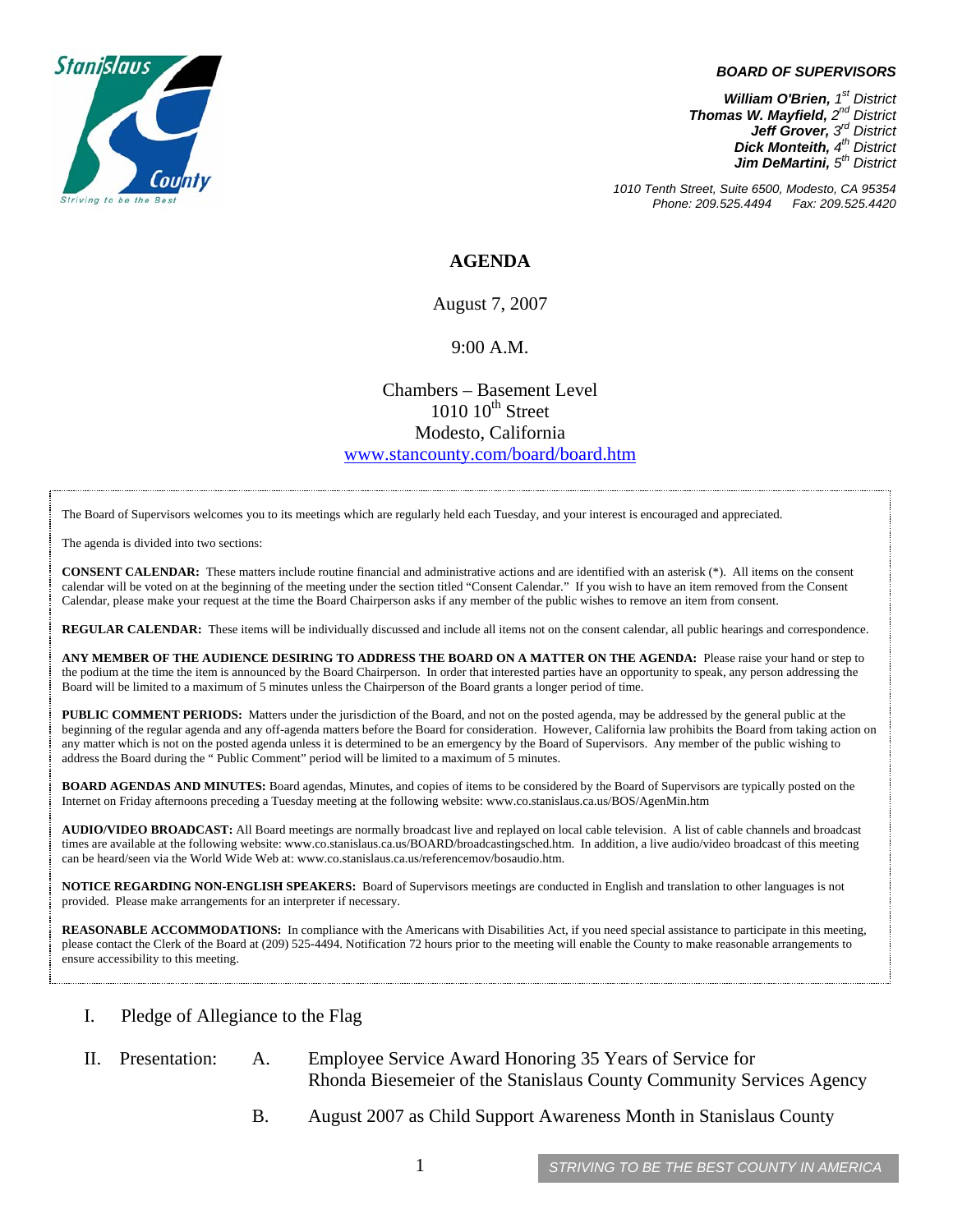# III. Public Comment Period

- IV. Consent Calendar
- V. Agenda Items
	- A. Miscellaneous
	- \* 1. Approval of the Minutes for July 31, 2007 ([View Item\)](http://www.co.stanislaus.ca.us/bos/minutes/2007/min07-31-07.pdf)
	- \* 2. Approval of the Appointment of Tom Changnon and William Fagan to the Stanislaus County Children's Council ([View Item\)](http://www.co.stanislaus.ca.us/bos/agenda/2007/20070807/A02.pdf)
	- B. Chief Executive Office
	- \* 1. Approval of Fiscal Year 2007-2008 Benefit Assessment Rates for Lighting Assessment Districts - Auditor-Controller ([View Item\)](http://www.co.stanislaus.ca.us/bos/agenda/2007/20070807/B01.pdf)
	- \* 2. Approval to Accept a Grant from the Children and Families Commission for the Families in Partnership Aftercare Program - Community Services Agency ([View Item\)](http://www.co.stanislaus.ca.us/bos/agenda/2007/20070807/B02.pdf)
	- \* 3. Approval to Amend the Salary and Position Allocation Resolution Regarding the Executive Director Position in the Children and Families Commission Office ([View Item\)](http://www.co.stanislaus.ca.us/bos/agenda/2007/20070807/B03.pdf)
	- \* 4. Approval to Amend the Agreement with the Stanislaus County Police Activities League for Special Youth Programs through Fiscal Year 2007-2008 – Parks and Recreation ([View Item\)](http://www.co.stanislaus.ca.us/bos/agenda/2007/20070807/B04.pdf)
	- \* 5. Approval to Retain the Certified Public Accounting Firm of Brown Armstrong Accountancy Corporation to Conduct the Annual County Audit for Fiscal Year Ending June 30, 2007 – Auditor-Controller ([View Item\)](http://www.co.stanislaus.ca.us/bos/agenda/2007/20070807/B05.pdf)
	- \* 6. Approval of a Resolution in Support of the Stanislaus Arts Council's Grant Application to the California Arts Council for \$15,000 - Chief Executive Office ([View Item\)](http://www.co.stanislaus.ca.us/bos/agenda/2007/20070807/B06.pdf)
	- \* 7. Approval to Add a New Position and Classification of Forensic Pathologist for the Sheriff's Department, Pathology Services - Chief Executive Office ([View Item\)](http://www.co.stanislaus.ca.us/bos/agenda/2007/20070807/B07.pdf)
	- \* 8. Approval of Memorandum of Understanding for Fiscal Year 2007-2008 with the Stanislaus Economic Development and Workforce Alliance Regarding the Implementation of County-wide Economic Development Activities Including Business Attraction - Chief Executive Office ([View Item\)](http://www.co.stanislaus.ca.us/bos/agenda/2007/20070807/B08.pdf)
		- 9. Approval to Accept a Presentation of the 2006 Stanislaus County Agricultural Crop Report ([View Item\)](http://www.co.stanislaus.ca.us/bos/agenda/2007/20070807/B09.pdf)
		- 10. Consideration of the Report Regarding the Impact of the Proposed Salida Area Planning, Road Improvement Economic Development and Farmland Protection Initiative, and Approval to Either Adopt the Ordinance or Place the Measure on the November 6, 2007 Ballot - Chief Executive Office ([View Item\)](http://www.co.stanislaus.ca.us/bos/agenda/2007/20070807/B10.pdf)
	- C. Department of Public Works
	- \* 1. Approval to Adopt Plans and Specifications for the Lester Road at Main Street Traffic Signal Project and Set the Bid Opening Date for September 19, 2007, at 2:00 p.m. ([View Item\)](http://www.co.stanislaus.ca.us/bos/agenda/2007/20070807/C01.pdf)
	- \* 2. Approval to Award Consulting Contract to GDR Engineering, Inc., for the Design of the Salida Boulevard Corridor Plan Project ([View Item\)](http://www.co.stanislaus.ca.us/bos/agenda/2007/20070807/C02.pdf)
	- \* 3. Approval of Change Order Adjustments and Contract Increase with Rolfe Construction Co., of Atwater, California in the Amount of \$38,998.99 for the Construction of the Robertson Road Area Sanitary Sewer Project ([View Item\)](http://www.co.stanislaus.ca.us/bos/agenda/2007/20070807/C03.pdf)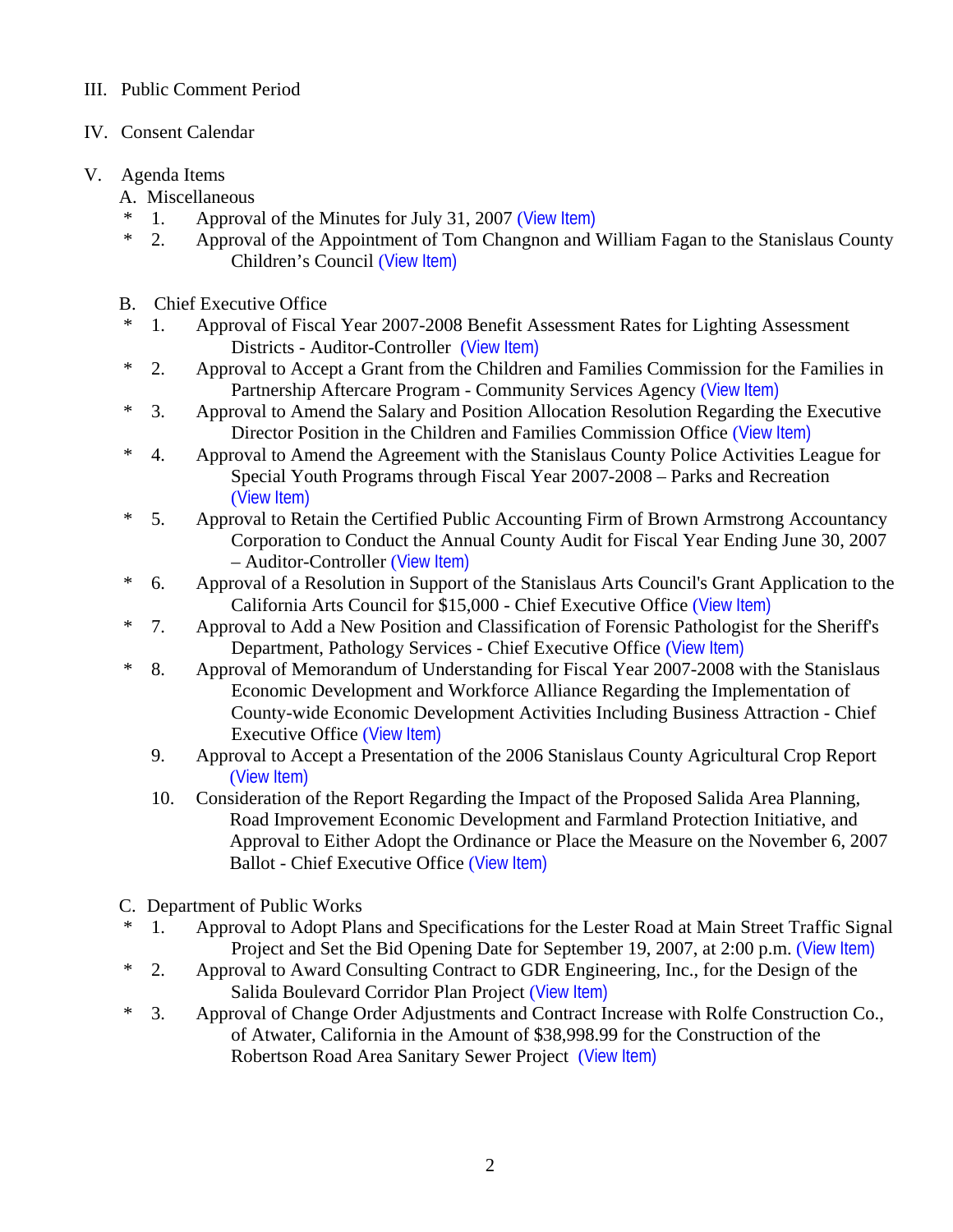- D. Department of Planning and Community Development
- \* 1. Approval of the Finding that the City of Turlock's Sphere of Influence Expansion is Logical and Orderly ([View Item\)](http://www.co.stanislaus.ca.us/bos/agenda/2007/20070807/D01.pdf)
- \* 2. Approval to Rescind All or a Portion of Williamson Act Contract No. 1980-3713 (Morrison Road, West of Knights Ferry) and Approve a New Contract Pursuant to Minor Lot Line Adjustment 2006–24 (Crawford/Reynolds) and Authorize the Planning Director to Execute a New Contract ([View Item\)](http://www.co.stanislaus.ca.us/bos/agenda/2007/20070807/D02.pdf)
- E. County Counsel
- VI. Scheduled Matters
	- 9:15 a.m. Public Hearing to Establish Fire Protection Facilities Fees for the Westport Fire Protection District to be Imposed Upon New Development that Occurs Within the District ([View Item\)](http://www.co.stanislaus.ca.us/bos/agenda/2007/20070807/PH915.pdf)
	- 9:20 a.m. Public Hearing to Consider the Approval of the 2007/2008 Annual Assessments for Landscape and Lighting Districts Including Bret Harte, Bystrum, Howard/McCracken, Laurel, and Paradise South ([View Item\)](http://www.co.stanislaus.ca.us/bos/agenda/2007/20070807/PH920.pdf)

## VII. Correspondence

- 1. This Board has received the 2006-2007 Stanislaus County Civil Grand Jury Final Report. (Recommendation: Refer to the Chief Executive Officer.) ([View Item\)](http://www.co.stanislaus.ca.us/bos/agenda/2007/20070807/Corr01.pdf)
- 2. This Board has received a letter from the San Francisco Planning Department regarding a Notice of Preparation (NOP) of an Environmental Impact Report (EIR) for the proposed Habitat Reserve Program for habitat impacts that would result from implementation of the San Francisco Public Utilities Commission's (SFPUC) Water System Improvement Program in the San Joaquin Valley and other regions of the SFPUC water system. (Recommendation: Refer to the Department of Planning and Community Development and the Department of Environmental Resources.) ([View Item\)](http://www.co.stanislaus.ca.us/bos/agenda/2007/20070807/Corr02.pdf)
- 3. This Board has received a letter from the Alameda County Board of Supervisors requesting that Stanislaus County join them in the "Cool Counties" initiative to combat global warming. (Recommendation: Refer to the Chief Executive Officer.) ([View Item\)](http://www.co.stanislaus.ca.us/bos/agenda/2007/20070807/Corr03.pdf)
- 4. This Board has received a notice from the State of California Fish and Game Commission regarding the proposed regulatory action for California Code Title 14 Sections 502 pertaining to waterfowl, and 509 which adopts the Federal Migratory Bird Treaty Act. (Recommendation: Refer to the Fish and Wildlife Committee.) ([View Item\)](http://www.co.stanislaus.ca.us/bos/agenda/2007/20070807/Corr04.pdf)
- 5. This Board has received a letter from The Hershey Company regarding their plans to permanently close their Oakdale facility located at 1400 S. Yosemite Ave. in Oakdale, CA, with the second group of employees scheduled to be laid off on October 1, 2007 in connection with the transfer of the first product lines to other facilities per the Worker Adjustment and Retraining Notification Act (WARN Act).

(Recommendation: Refer to the Alliance Worknet, and the Stanislaus Economic Development and Workforce Alliance.) ([View Item\)](http://www.co.stanislaus.ca.us/bos/agenda/2007/20070807/Corr05.pdf)